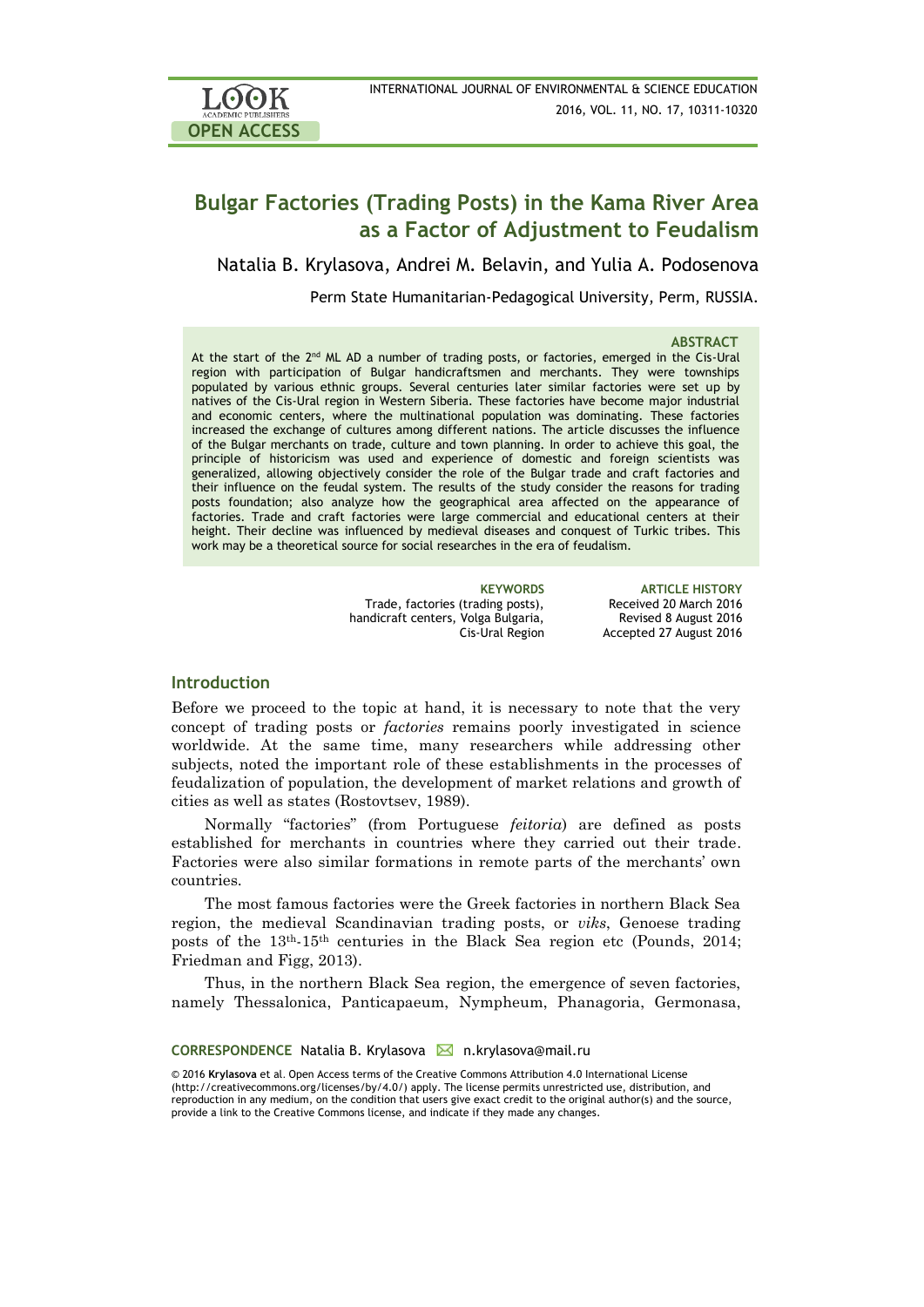Kepoi and Portus Sindicus on a relatively small area led to their unification as the extensive Bosporan Kingdom with the capital Panticapaeum. Scythians' and Sarmatians' interaction with these factories accelerated the process of disintegration of the former's primitive communal system. The Scythian ruling elite were tightly interlocked with the trade aristocracy of the Greek cities, assimilated the Greek way of life, Greek customs and ideas. As M.I. Rostovtsev (1989) pointed out, "after the emergence of Greek factories, the political, socioeconomic and cultural life of Scythians were organically interwoven with the Greek world".

An extensive transcontinental trade route, which covered diverse lands and ethnic territories, was formed in Scandinavia by the 8th century. Along this route, merchant posts, or *viks*, appeared, which had a clear-cut manual manufacture and trade bias. By the  $9<sup>th</sup>$  century, a "comprehensive infrastructure of trade and handicraft factories of the Baltic region and the North Sea was in place. Its interconnected elements made up the unity of the material culture of the inhabitants of trading proto-cities – from York in England to Staraya Ladoga in Rus" (Gubanov, 2003).

Handicraft and trade factories existed in Rus as well, as P.P. Tolochko (1989) noted. "They were located along the most important waterways, i.e. the Dnieper, the Volkhov, the Volga and the Desna. These factories were Ladoga, Gnezdovo, Timerevo, Sarskoye, Mikhailovskoye settlements as well as Shestovitsy and some others. The recent historical literature describes these sites as *otkrytyye torgovo-remeslennyye poseleniya* (open trade and handicraftsmen's settlements). This is probably not the most accurate designation if one takes into account that dug work, specifically walls and ditches, was erected on most of these sites (if not on all of them) at some point in their history" (Tolochko, 1989). According to this scholar, Scandinavian, western-Slavonic and Old Russian trading posts of the 9<sup>th</sup>-10<sup>th</sup> centuries "were apparently part of a single economic system, which transcended ethnic boundaries. They were called into existence by the rapid development of trans-European trade in the 9th-10th centuries" (Tolochko, 1989).

Thus, as I.B. Gubanov (2003) observed, the handicraft and trade settlements, factories or viks are "rather a stadial than an ethnic phenomenon, which relates to explosive development of handicraft technologies and trade routes. Most of these routes ended at the Rhine in the west and at the Volga-Baltic Waterway and the Abbasid Caliphate in the east, the latter being the source of silver dirhems in exchange for slaves and furs" (Podosenova, 2005).

Trade factories were economic and industrial centers of the ancient states. A number of modern cities such as Kiev and Venice originally were small settlements, before they become trade factories that stimulated their development and growth (Pounds, 2014; Friedman and Figg, 2013).

Trade factories were based in geographically advantageous locations: near great rivers that flow into the sea, near forests where furs were hunted, which were an expensive and valuable resource (Rostovtsev , 1989; Tolochko, 1989).

"Soon after the establishment of the first factories in the Baltic," G.S. Lebedev (2005) wrote, "the flow of values and funds in the eastern part of the European continent, along the Volga route, began. The Arabian silver coins traveled from the Near East and Central Asia across the North Caucasus along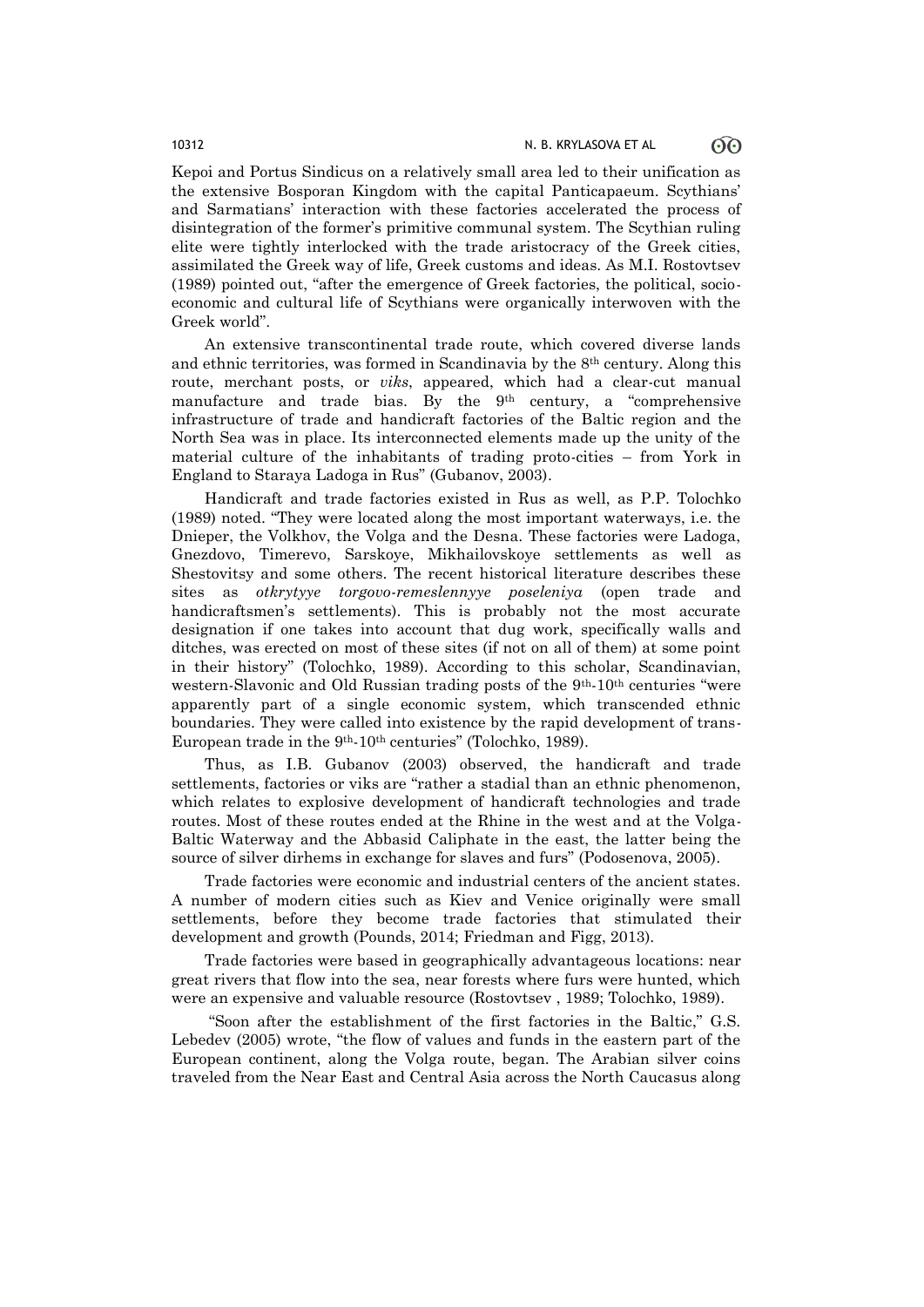#### 60 INTERNATIONAL JOURNAL OF ENVIRONMENTAL & SCIENCE EDUCATION 10313

the Volga, reaching the Ob Ugrians in the far north… An eastern branch of the trans-European system of trade ties took shape".

One of the leading roles in this process was played by Volga Bulgaria, and the Great Volga trade route with its numerous branches showed its topmost form at the peak of its prosperity. It is thanks to Bulgars that the extensive Volga Region was included in the medieval trade system. Volga Bulgaria turned into a civilizing factor on a regional level. The factories of the Volga region and the Cis-Ural region, which belonged to Volga Bulgars, played an important role in this process (Halim et al., 2013).

### **Aim of the Study**

Consider the influence of Bulgar merchants on the economic and cultural spheres of ancient settlements in the Kama River Area.

### **Research questions**

 How did the Bulgar handicraft and trade factories come to be in the Kama region?

## **Method**

The methodological and theoretical basis of the study consist of a set of principles developed in the field of historical science. Namely, principles of historicism, objectivism, dialectical unity of the historical and logical, as well as comparative-historical and historical-analytical methods.

In order to achieve this goal, a set of methods was also used: systematic analysis, dialectical method of cognition and structural-functional analysis of the historical facts. In addition, the article provides a synthesis of scientific works of scientists studied on the data of the subject under consideration.

### **Data, Analysis, and Results**

The city of Bolghar was the hub of Bulgar trade. It was the main connecting link between Rus and the East in the  $9<sup>th</sup>$ -10<sup>th</sup> centuries, a sort of the eastern "gate" to Rus (Shpakovsky and Nicolle, 2013). It had direct contacts with Central Asia and the Arab world. Overland caravan tracks reached the city and researchers have described them as the northern branch of the Silk Road. These routes led not only from Central Asia but also from the southern Rus lands. It was in Bolghar that the journey of Scandinavian and northern Russian merchants, who travelled to the east, finished although some of them are reported to have reached the Caspian Sea and even Baghdad.

However, Bolghar was not the only trade post in the mid-Volga region. The 9th-10th centuries saw Izmerskoye, Semenovskoye, Starokuibyshevskoye and other settlements transform into advanced trading posts (Northrup et al., 2015). Besides the above-mentioned settlements, the Bolgars' factories were also located in parts of the Mari-inhabited Volga region the medieval monuments of which abound in objects of Bulgar manufacture. The Bulgar factories were also at the Ob estuary, in the area of Nizhny Novgorod, which emerged in 1221 on the spot of an earlier Bulgar settlement, account in *Russian History*. Kazan was one of the early trading posts of Bulgars on the Volga. It emerged not later than the end of the 10th century at the intersection of the Great Volga route and the Northern fur route. According to A.M. Belavin, "as early as by the start of the  $11<sup>th</sup>$  century, practically the whole of the Kama region, with the exception of the Middle Vyatka basin, became part of Volga Bulgaria, a sort of its Finno-Ugric periphery" (Belavin, 2002). It is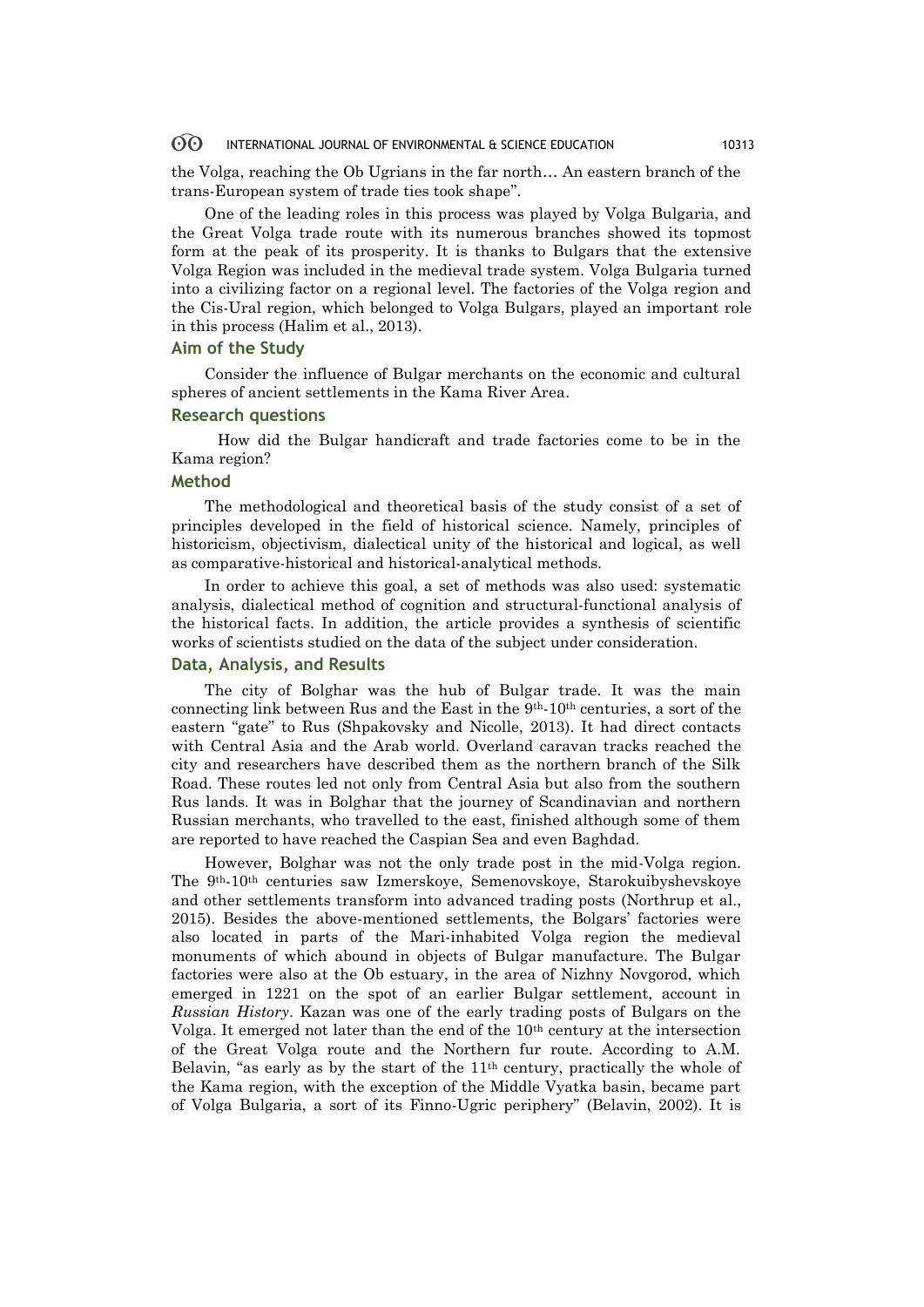there, in the Upper Kama region, that at approximately 200 locations numerous artifacts from Volga Bulgaria, including Volga Bulgarian coins and early ceramics of Saltovo-Mayaki culture, were found. On these lands the Bulgars founded not only the trading posts but also real cities which were the supporting points for tax collection from the local population and control over merchants on the North fur route (Northrup et al., 2015).

The trade routes of Eastern Europe and western Asia, which were destroyed during the Migration Period began to be restored by the 2nd half of the 1st ML AD The Cis-Ural region with its staple natural resource, namely fur animals, was the interest of merchants. The ethno-cultural situation played an important role in the development of economic ties of the Cis-Ural region. In the 2nd half of the 1st-early 2nd century AD the Middle Ural region, the Southern Urals and part of western Siberia constituted a uniform Ugric territory within which the interaction of the population was considerably facilitated by the similarity of ideologies, cultures and languages (Belavin, 2002). The geography of locations of oriental coins suggests the presence of a Steppe trade route, bypassing the early Volga Bulgarians and going through the lands of Cis-Ural Ugrians. Ugrians of the southern Urals played a significant role in the restoration of trade links of the Cis-Ural region. Even before the establishment of Volga Bulgaria in the Middle Volga region, they occupied and controlled for a long time the Steppe trade route leading from Central Asia to the northern Urals and Siberia. However, starting from the 10th century, the transit trade fell under the control of Volga Bulgarians for several centuries. The Kama Trade Route (both river and overland), which was an integral part of the Great Volga Route, enabled commerce with the Cis-Ural region (Belavin, 2002).

Volga Bulgaria's control over essential trade in the Kama region was carried out by Bulgars' handicraft and trade trading posts. An analysis of archeological data allows us to identify a few settlements of the Cis-Ural region which obviously played an important role in the system of Bulgar transit trade. They include Anyushkar on the Inva river, Gorodishchenskoye settlement on the Usolka river, Solomatovskoye settlement on the Usva river, Idnakar on the Cheptsa river and the Rozhdestvenskoye archeological complex on the Obva river.

These settlements, in which Bulgars were part of the population, were a sort of core network for trade with the north and Siberia. They were places of transfer in the transit trade and played a role as places of collection, storage and preparation of furs for export to Volga Bulgaria (most scholars believe that trade in furs was the main function of the Kama trade route). Thus, the materials unearthed on the Rozhdestvenskoye site include the bones of such fur animals as beaver, squirrel, otter, fox and wolverine (Northrup et al., 2015). Especially numerous are the bones of beavers. It was not only the warm, thick fur keeping the body warm for which beavers were valued but also castoreum, the product of the castor sacs of beavers, which was widely used medicinally and in the ointment and perfume trade in the Middle Ages.

One more type of product was made for export to Bulgaria in those locations. Researchers discovered traces of large facilities linked to the production of copper, bronze and brass. Ingots of non-ferrous metals were mentioned in the lists of items of Bulgar trade as raw materials for jewelers' and bronze-casting crafts. No important mines existed in the Middle Volga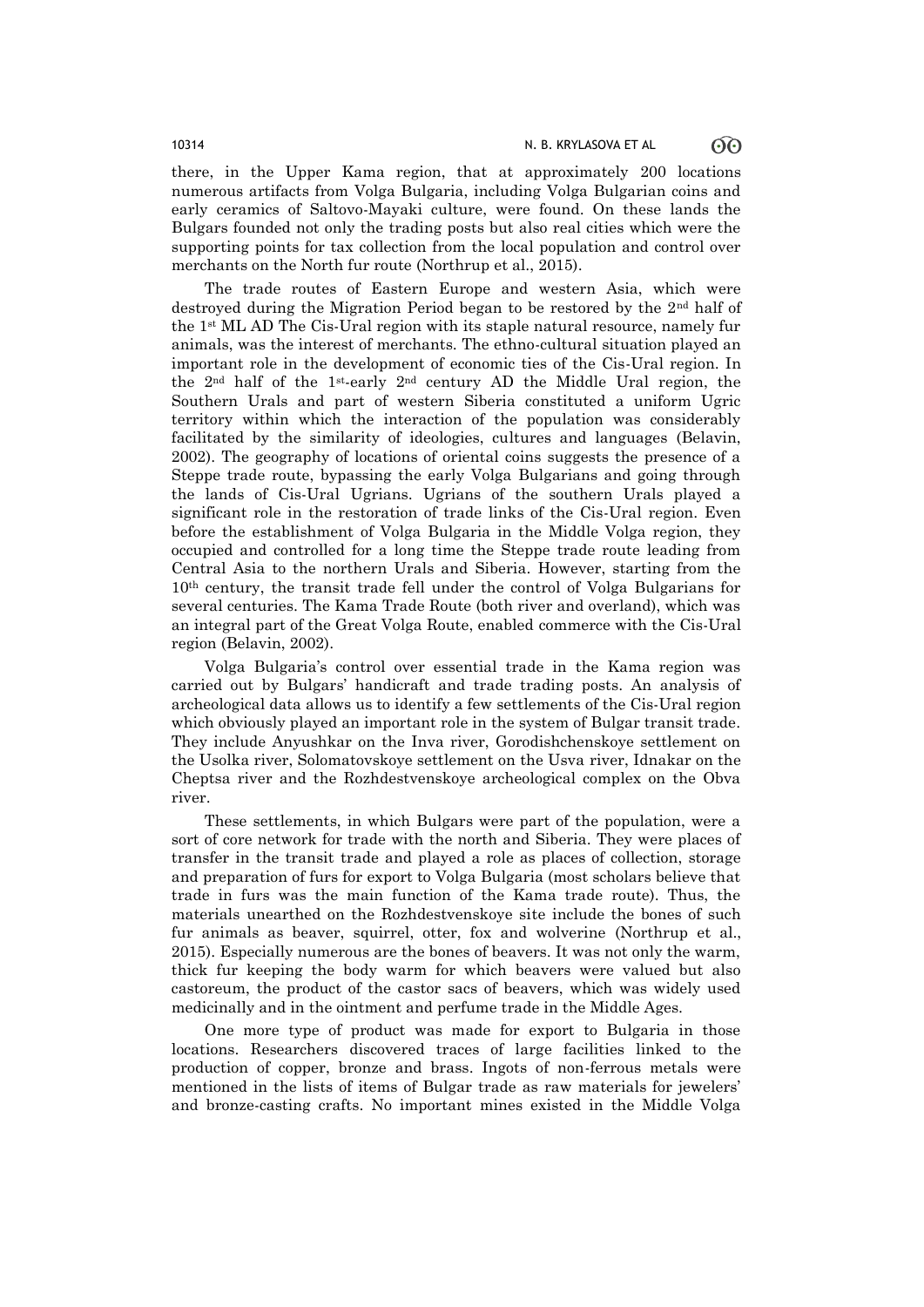### 60 INTERNATIONAL JOURNAL OF ENVIRONMENTAL & SCIENCE EDUCATION 10315

region in the medieval epoch, in contrast to the Upper Kama region; only poor mines of the Volga's right bank in the area of Bolghar were developed (Gunko, 2008). In addition, on the Gorodishchenskoye site and in the settlement of Rassoly located a few kilometers away from it, traces of salt extraction of the 10th-13th centuries were found. Salt is not only a valuable condiment but was used for tanning and is mentioned among the Bulgar goods transported along the Kama and Volga trade routes.

Among the Bulgar handicraft and trade factories in the Kama region three are the most interesting ones: the Rozhdestvenskoye settlement, Idnakar and Anyushkar. In 1331, Arab historian and geographer Chihab al-Umari mentioned the 'qasaba' of the small town Akikul (Avakol, Afkula) situated 20 days of journey from Bulgar to the north, i.e. within the boundaries of the land of Chulman (Chulyman). It can be compared with the Rozhdestvenskoye settlement (Belavin, 2002), which, in contrast to other Bulgar factories in the Kama region established on the territories of Finn-Ugric towns, had the structure and layout typical of Bulgar towns. The toponym "Afkula" can be understood as coming from the Turkic (via Persian) *afu*, *ashu* (a turn) and *Kula*, *Kala* (tower, fortress), hence meaning "the fortress at the turn". The name reflects the nature of the trade of Bulgars, who brought their merchandise to this place, which was then resold by local merchants. Al-Umari reported that "the merchants of our countries do not get farther than the city of Bolghar; the Bulgar merchants travel to Chulyman, while the Chylyman merchants reach the Yugor [peninsula] in the far north" (Tizengauzen, 1884).

Islamic, pre-Mongolian Bulgar cemeteries located on the above three sites were investigated. They testify to the fact that descendants from Volga Bulgaria lived there, notably merchants, handicraftsmen and members of their families (Belavin, 2002). These burial grounds are identical to the Muslim cemeteries of Volga Bulgaria, and observe the qiblah, i.e. the direction of the Muslim daily ritual prayer. This is probably due to accurate instrumental measurements, which written sources suggest. The latter speak of the frequent visits of astronomers, who measured time, from Bulgaria to the "qasaba of Afkula". When mentioning Afkula, al-Umari brings up the account of Hasan Errumi (ar-Rumi) about an Islamic astronomer's journey to Afkula with a view to establishing the time for prayer (Tizengauzen, 1884).

Factories were noted for a higher, "city-like" type of material culture and economic life. Representatives of the indigenous population borrowed specific elements of everyday life, which contributed to the development of the culture of sustenance. In particular, the emergence in the 11th century of clay pads for round-bottom hollowware to be placed on flat surfaces testifies to the appearance of furniture, namely, tables and shelves, in the dwellings of this area. Furnaces started to be used instead of hearths for house-warming, preparing food and production needs. If one looks at the emergence of new types of crockery, the culinary variety expanded. Oil lamps came into use for lighting houses. They were of both Bulgar and local manufacture, the latter being hand-molded (Tolochko, 1989). The high level of life is confirmed by the grave goods on the Rozhdestvenskoye pagan burial ground. There are practically no burial places without grave goods there, and many graves hold ornaments made of silver and even of gold, valuable imported goods of oriental, Bulgar and partially Old Russian origin.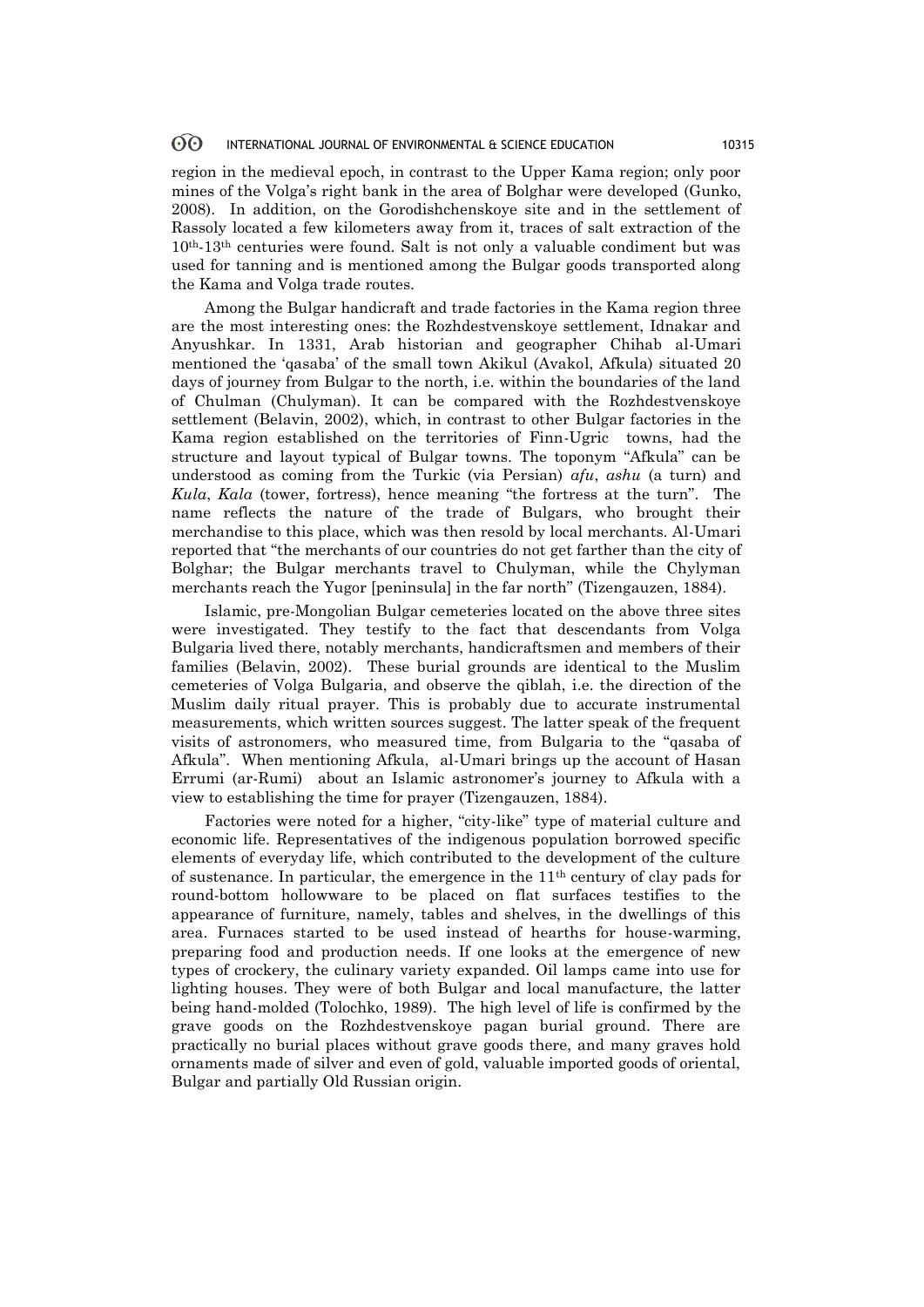In order to attain their aims in the Kama region, Bulgars needed to interact with the local elite. In one of the graves of Rozhdestveskoye burial ground, a rare dirhem of the time of Mumin ben Ahmed was found, minted in 370 AH (970-971 AD). These coins are very scant, being minted for political ends rather than for circulation in Volga Bulgaria. They were a symbol of definitive unification of Bulgaria, the symbol of triumph of one government and one faith. They were apparently used to reward specially trusted and important persons on the territory of Bulgaria and in the Bulgar enclaves beyond the main state territory (Tolochko, 1989). This coin could have been a gift to one representative of the local top brass. The discovery of such ethnically significant regalia as temple rings with a little duck charm and other precious ornaments testify to the presence there of Bulgar aristocracy. It is quite plausible to assume that in order to cement relations with the local elite, inhabitants of the Kama region married Bulgar "princesses".

We may state with certainty that the appearance of Bulgar trading posts in the Kama region and involvement of the local population in trans-European trade enhanced the establishment of feudalism on this territory.

The Bulgar factories in the Kama region were large centers of handicrafts. Potters' and metallurgical furnaces of Bulgar type were discovered on the sites and convincing evidence was collected which suggests the existence of various, including urban, handicrafts in their territories. Merchants' stock and other traces of intense trade activity were found, which clearly differentiate these settlements from other, mostly agrarian ones.

Owing to the active trade and migration of the representatives of Bulgar handicrafts to the Cis-Ural lands, there was a borrowing of technologies. This contributed to the technical advancement of the inhabitants of the Cis-Ural region, as was the case, for instance, of jewelers', blacksmiths' and glassmakers' and some other trades. It is with the participation of Bulgar handicraftsmen that an original jeweler's trade started to emerge in the region. The produce of local jewelers has a number of characteristic distinctions from its Bulgar and Old Russian counterparts. However, its technological peculiarities lean towards the Bulgar jewelry. Therefore, all the items of jewelry based on precious metals that were found in the Perm Territory were long considered to be Bulgar imports. However, the range of these items and their decorative design were oriented to the local market. In Volga Bulgaria such artifacts are rare or absent altogether; the Kama craftsmen's ornaments bear traces that are only endemic to his territory. Some remnants of workshops unearthed on the sites can be interpreted as those belonging to jewelers. On a number of burial grounds, specifically the Redikarsky, Plesinsky and Rozhdestvensky ones, some graves of males were explored. Among the funerary gifts found in them specialist jewelers' tools were identified, including hammers, furnaces, crucible tongs, tin snips and others. Analysis suggests that jewelry items of one type, for example temple rings with pear-shaped pendants were made according to totally different manufacturing schemes. This suggests simultaneous functioning of several different jewelry centers in the Perm Territory (Podosenova, 2005).

The produce of local jewelers was the staple import of such decorations to the Trans-Urals and western Siberia in the  $11<sup>th</sup>$ -12 centuries. The inhabitants of the land of Visu-Chulman, which became equal trading partners with Bulgars in the 11th century, established their own trading posts in the Trans-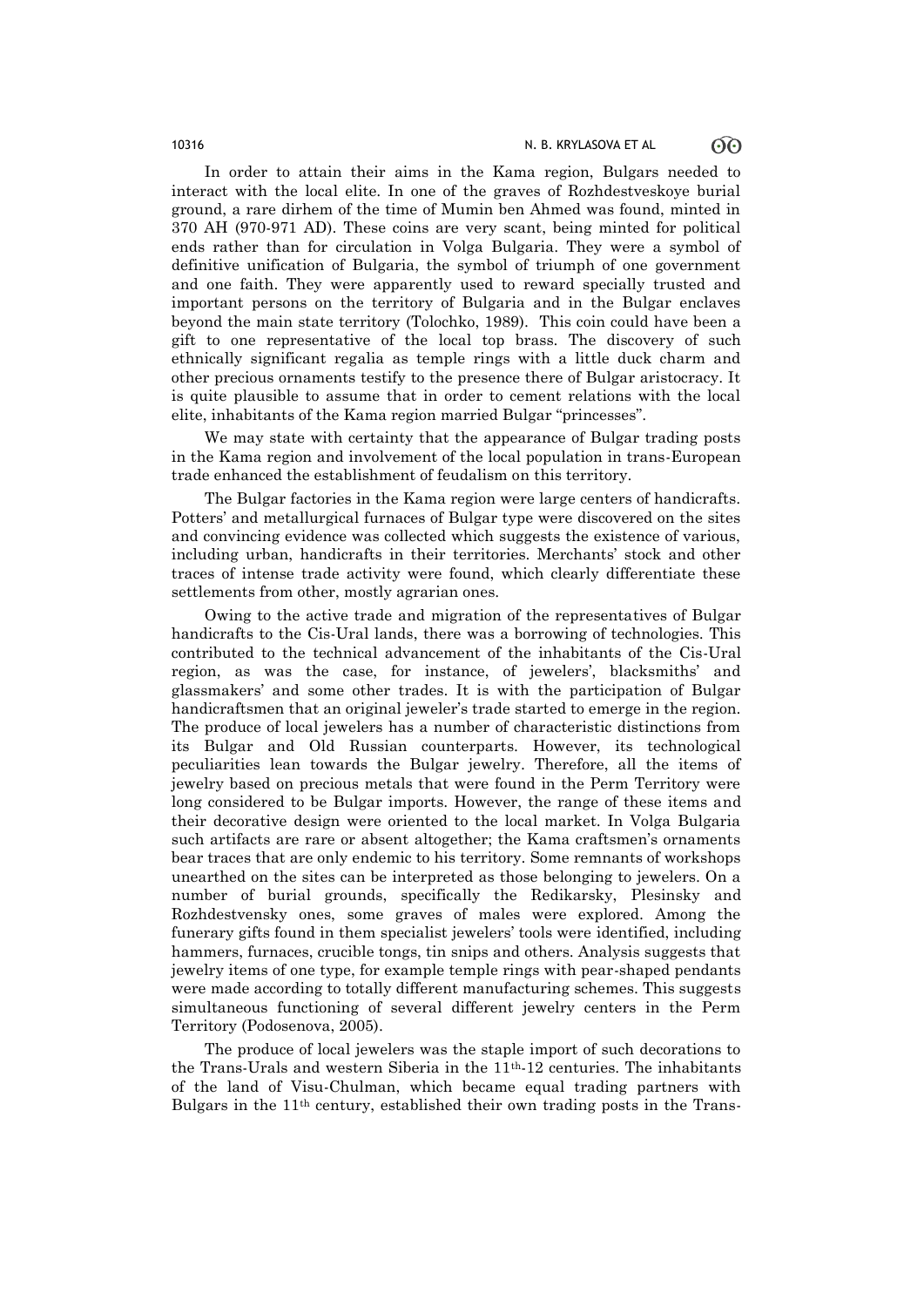### **ගි** INTERNATIONAL JOURNAL OF ENVIRONMENTAL & SCIENCE EDUCATION 10317

Urals, of which al-Umari provided evidence (Tizengauzen, 1884). Such factories included the town on the Ob River called Sherkaly, which, according to researchers, exemplifies stable economic and ethnic connections between the Cis-Ural region and the Cis-Ob region. The samples from Sherkaly site and the Peregrebnoye site include Bulgar silver objects, including signet rings and headbands which were decorated with nielloed plaited patterns. Other items testifying to trading ties between the inhabitants of the Cis-Ural lands of Visu and Chulman and of Volga Bulgaria included metal weights, pans of coin scales and iron locks. The finds also include Bulgar ceramics, in particular oil and grease lamps.

The name of Sherkaly (Sharkaly) is roughly translated as "fortress of accord" or "fortress for negotiations" from the Turkic languages, where "shart" or "shert" means *contract*, *vow*, *accord* or *terms*, whereas "Kala" means a *fortress*. In this case there is a certain coincidence between the name of town and that of the trading post of Bulgars in the Cis-Ural region, namely the qasaba of Afkul, i.e. the "fortress at the turn". Bulgar merchants travelled to Afkul and from there went back to Bulgaria. However, some of them as well as the "merchants of Chulyman" carried their goods as far as to the Trans-Urals. It was there, at the trading posts like Sherkala that they "accorded" the trading of their merchandise for Trans-Ural furs, walrus tusks, stag horns and other merchandise. These factories were considerably smaller than the Bulgarian factories in the Cis-Ural region, and their layout was typical of small towns located in woody areas. This differentiated them from substantially larger and better planned Cis-Ural factory townships.

### **Discussion and Conclusion**

Therefore, the Bulgar trading posts in the Kama region were similar to other Bulgar factories located on the important waterways and all had the features of an early feudal town. The inhabitants of these settlements were mostly engaged in long-distance trade and the professions associated with the latter (Tolochko, 1989). Archeologists examining the trade and handicraft factories at the Upper Volga, the Dnieper, and Volkhov rivers found materials of both Slavonic and other ethnic origins (Tolochko, 1989). Ethnically mixed character of the trade centers was reflected in written accounts (Sehoknecht, 1977; Stenberger, 1977). Moreover, trade and handicraft factories of Bulgars in the Kama region also showed ethnically diverse population. Thus, the Rozhdestvenskoye site has evidence of local Finn-Ugric population, descendants from Volga Bulgaria as well as from Cheptsa, Vym, the Volga region, Rus; an analysis of ceramics suggests presence of ethnically diverse "neighborhoods" as was typical of many medieval towns. For example, a metallurgy workshop investigated in 2008 showed a substantial quantity of Bulgar tableware of the *Juketau* type, which indicates the origin of the ancient metalworker who lived and worked here.

Belgian historian Henri Pirenne (1937) identified intercontinental and interregional transit trade and merchants in particular as the defining factor in the emergence of cities. According to the historian's "trade" theory, cities evolved primarily around merchant posts. However, many medievalists criticized the scholar's assumption. The main problem lies in the fact that the overriding majority of well-known trading posts did not evolve into cities and ceased to exist at an early stage. According to P.P. Tolochko (1989), the factories were "not a stage in the life of an eastern Slavonic town, but one of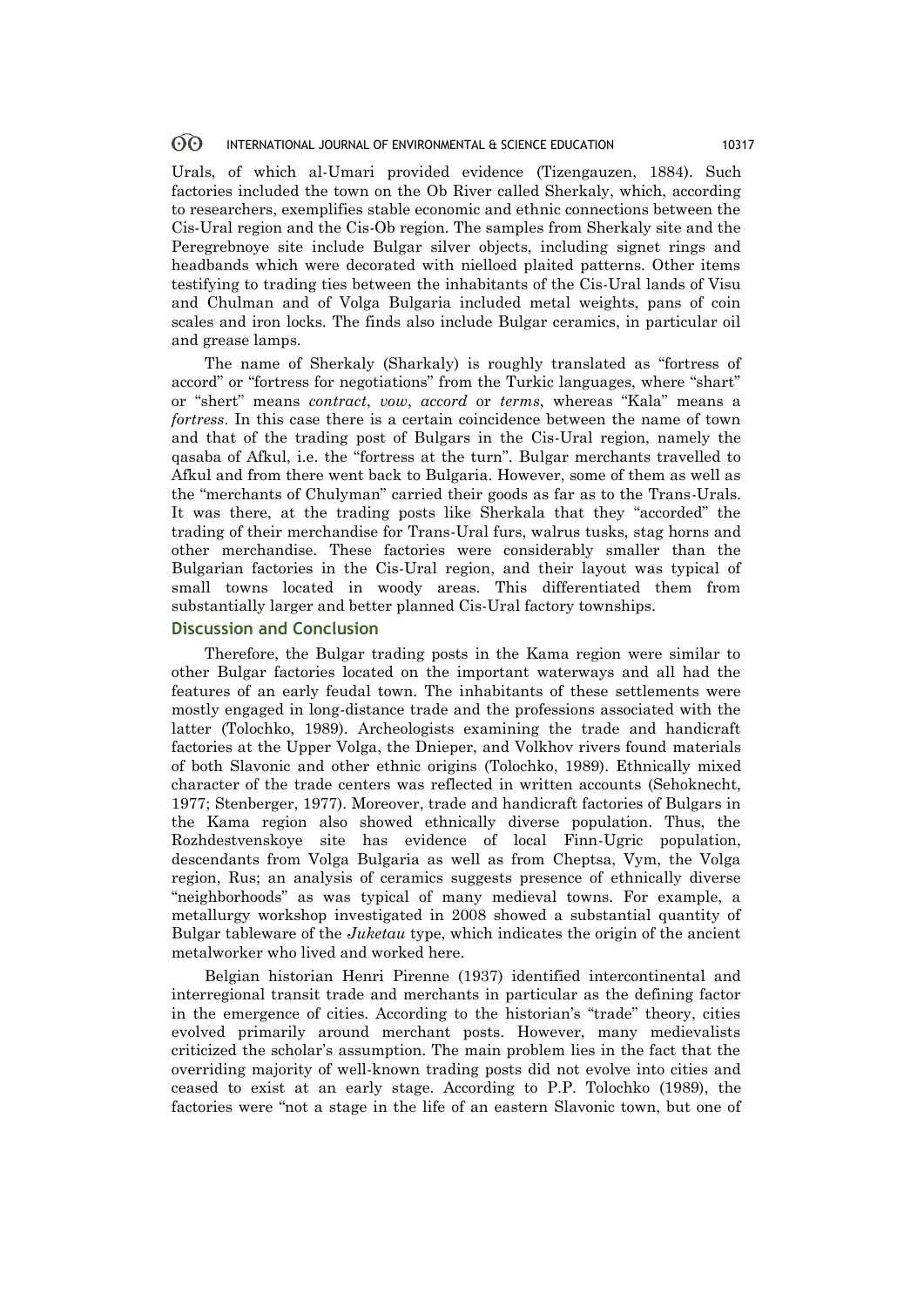the ways of its formation. In fact, this way was a dead-end track because it was conditioned chiefly by factors of external socio-economic development. Stabilization of state structures and definition of borders took place in the late 10th-early 11th centuries. This ineluctably led to breaking of ties and formation of new economic regions. The invasion of the Slavonic part of the Baltic region by Germanic feudal lords, restriction of trade in Scandinavian countries, the decline of the Khazar Khaganate and the prominence of Kievan Rus made further functioning of the interregional economic structure, based primarily on private entrepreneurship, impossible" (Tolochko, 1989).

The Bulgar factories in the Kama region were in a somewhat different position. The Kama trade route was situated slightly off the transcontinental trade system and connected the territories that were located beyond state formations. It was based on its own emerging feudal system and rapid development of local handicrafts. The period when the economic underpinning of European trading posts disappeared was noted for the establishment and thriving of the Kama region's factories. They probably had every condition for transforming into cities. Taking into consideration that contemporaries literally described Afkula as a "town", it was already on its way to becoming a city.

However, in the late 13th-14th centuries, the activities of most Cis-Ural settlements diminished. Afkula was the only town the existence of which was mentioned as late as the last third of the  $14<sup>th</sup>$  century. The plague epidemic hit the regions of the Middle Volga River and the north-east of Europe three times, notably in 1346-1350, 1352 and 1363. The Cis-Ural region was ravaged by Tokhtamysh's and Tamerlane's invasions in 1391 and 1395 respectively. Indirect references to these campaigns are contained in written sources. Thus, Sharaf ad-Din Ali Yazdi, when describing Tamerlane's campaign of 1395, reported that Tamerlane's victorious troops set out from this side of the river and reached that place. They plundered everything. That place is not far from the Land of Darkness." According to European written sources and the analysis of glacial sediments in Greenland and Scandinavia, climatic cooling occurred in the 13th-14th centuries. It was preceded by the Little Climatic Optimum, which was over by 1300-1310 (Friedman and Figg, 2013). Russian chronicles also mentioned multiple adverse weather conditions (droughts, cold snaps, storms etc) which occurred in the 13th-14th centuries. However, the changed economic conditions were even more significant for the perishing of cities. Volga Bulgaria became part of the Golden Horde, losing its sovereignty. The merchants' objectives changed and new trade routes appeared. Western Siberia became the main location for procuring furs (Belavin, 2009).

All this caused the exodus of population from the Cis-Ural region and the decrease in inhabited localities. According to G. S. Lebedev (2005), over 140 settlements existed in the Upper Kama region in the  $11<sup>th</sup>$ -12<sup>th</sup> centuries, of which only 49 were in evidence in the  $14<sup>th</sup>$  century. The scant numbers of the remaining population could not pass down to the following generations all the cultural heritage of the medieval time and this heritage was lost.

### **Implications and Recommendations**

Trade was the main occupation of the Volga Bulgars, in connection with which they had founded trading posts, which became industrial and economic centers. Factories were based on economically and geographically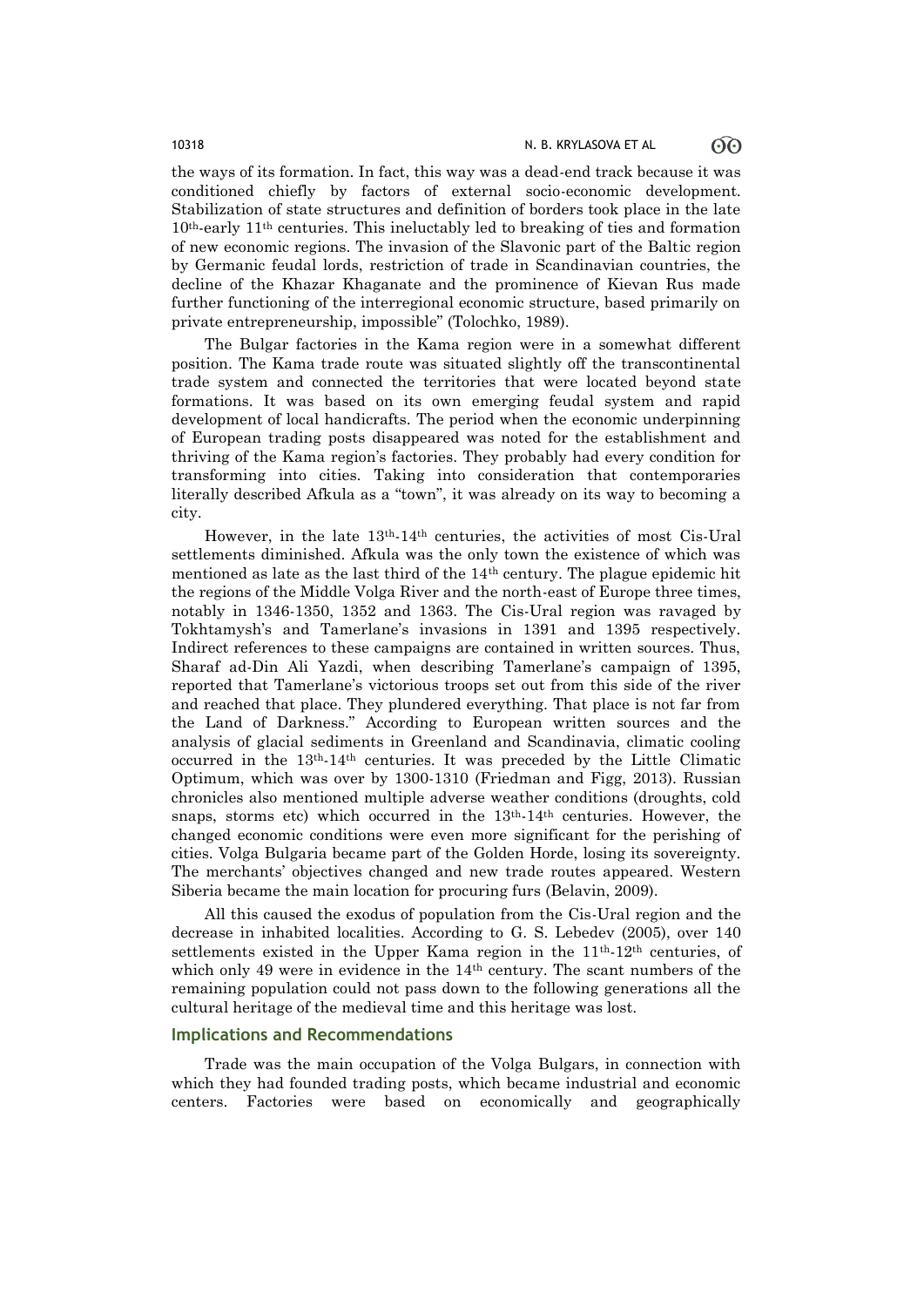#### 60 INTERNATIONAL JOURNAL OF ENVIRONMENTAL & SCIENCE EDUCATION 10319

advantageous locations, mainly in the mouths of rivers, and because of factors influencing fast availability to other countries of eastern and southern Europe and Asia. Security played a key role, so factories were built far from aggressive tribes, often protection over factories was attributed to the State. These factors have led to increased growth of factories and formation of cities, where a welldeveloped trade and culture, and multinational population were.

Most of the Bulgar factories have declined due to the following reasons:

- three plague epidemics in 1346-1350, 1352 and 1363;
- aggression of Turkic tribes led by Tokhtamysh and Timur;

 annexation and incorporation of the territories to the Golden Horde, which has led to the displacement of shopping centers in other cities.

Thus, in the article we have analyzed the formation, development and decline of the Bulgar factories. The results of this paper may serve as a theoretical source for further researches in the history of trade, social status, and occupation of Asian territories in the Middle Ages.

### **Acknowledgment**

The article was prepared within the framework of project 14-06-96002 the Russian Foundation for Basic Research "Medieval Perm (Cis-Ural region): the Changing Population in the Changing Environment" and the task order for research work "The Handicraft of Cis-Ural Perm Region in the Middle Ages" in accordance with the task of the Ministry of Education and Science of the Russian Federation № 33.1091.2014/К for the implementation of research within the framework of the project part of a state task in the field of scientific activity.

### **Disclosure statement**

No potential conflict of interest was reported by the authors.

### **Notes on contributors**

**Natalya B. Krylasova** – holds a Doctor of Historical Sciences and now is Associate Professor in Ancient and medieval history of Russia at Perm state humanitarian-pedagogical University, Perm, Russia.

**Andrey M. Belavin** - holds a Doctor of Historical Sciences and now is Professor in Ancient and medieval history of Russia at Perm state humanitarian-pedagogical University, Perm, Russia.

**Yulia A. Podosenova** - holds a Candidate of Historical Sciences and now is researcher in Science Department at Perm state humanitarian-pedagogical University, Perm, Russia.

### **References**

Belavin, A.M. (2002). *The Kama trade route: the medieval Cis-Ural region in its economic and ethnic-cultural ties*. Perm: Perm State Pedagogical University.

Belavin, A.M., Ivanov, V.A. & Krylasova N.B. (2009). *The Ugric people of the Cis-Ural region in antiquity and in the Middle Ages*. Ufa: Bashkir State Pedagogical University publishing.

Friedman, J. B. & Figg K. M. (2013). Trade, travel, and exploration in the Middle Ages. London: *Routledge*.

Gubanov, I.B. (2003). Ethnic culture of Scandinavia of the Viking epoch: thesis of a Doctor of Historical Sciences. PhD dissertation. St. Petersburg.

Gunko., A.A. (2008). *The investigation of copper mines of the 17th-19th centuries in Tatarstan. Peshchery.* Perm: Perm State Pedagogical University.

Halim, H., Yusoff, K. & Ghazalli, A. J. (2013). Relations between volga bulgaria and baghdad. *International Business Management*, 7(1). 21-30.